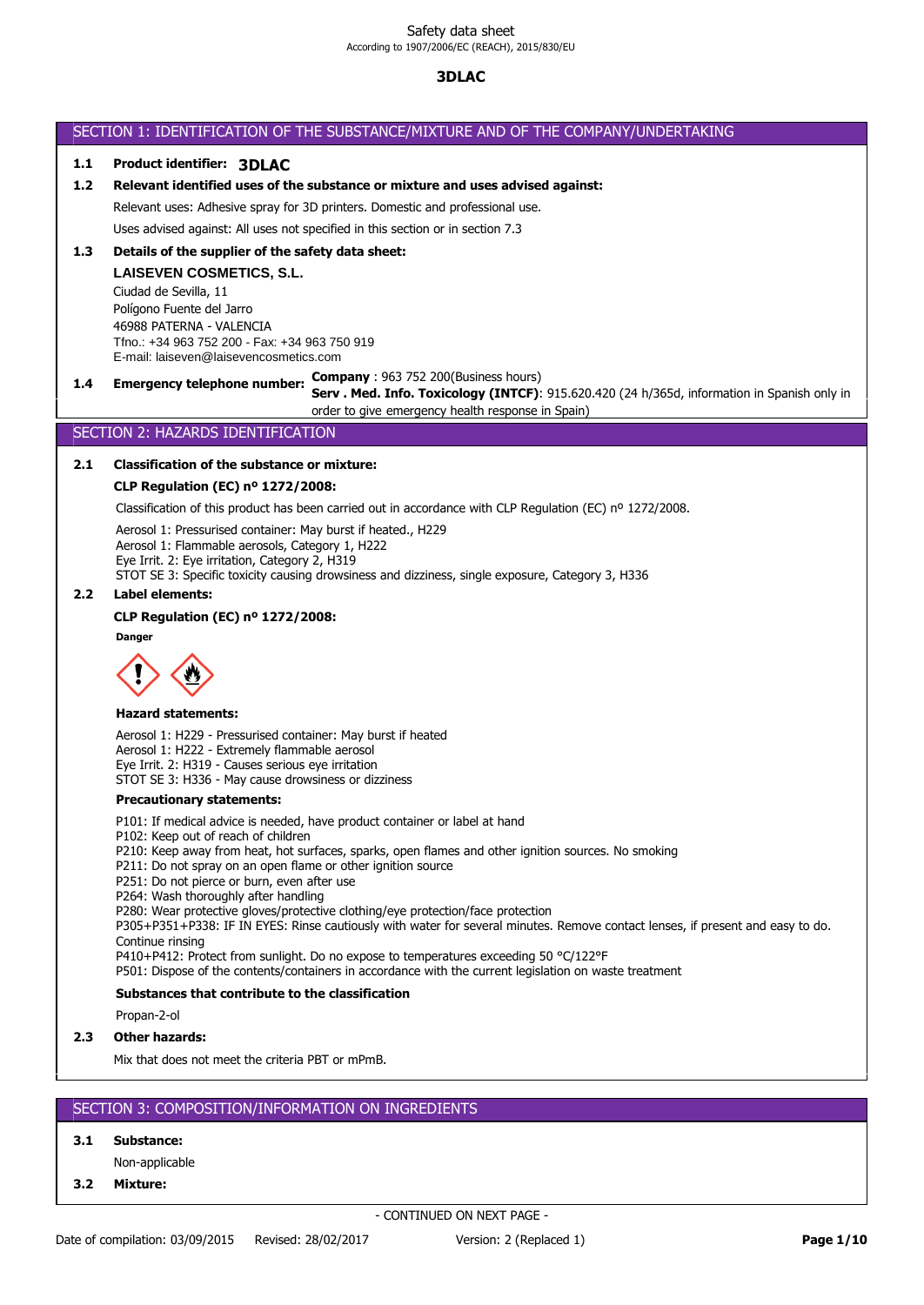# **3DLAC**

## SECTION 3: COMPOSITION/INFORMATION ON INGREDIENTS (continued)

## **Chemical description:** Aerosol

## **Components:**

In accordance with Annex II of Regulation (EC) nº1907/2006 (point 3), the product contains:

| <b>Identification</b>                                     | Chemical name/Classification                                                             |           | Concentration |
|-----------------------------------------------------------|------------------------------------------------------------------------------------------|-----------|---------------|
| CAS:<br>67-63-0<br>200-661-7                              | Propan-2-ol                                                                              | ATP CLP00 |               |
| EC:<br>Index: 603-117-00-0<br>REACH: 01-2119457558-25-XXX | Regulation 1272/2008<br>Eye Irrit. 2: H319; Flam. Lig. 2: H225; STOT SE 3: H336 - Danger | ◇◇        | $30 - 50%$    |

To obtain more information on the risk of the substances consult sections 8, 11, 12, 15 and 16.

## SECTION 4: FIRST AID MEASURES

### **4.1 Description of first aid measures:**

The symptoms resulting from intoxication can appear after exposure, therefore, in case of doubt, seek medical attention for direct exposure to the chemical product or persistent discomfort, showing the SDS of this product.

#### **By inhalation:**

Remove the person affected from the area of exposure, provide with fresh air and keep at rest. In serious cases such as cardiorespiratory failure, artificial resuscitation techniques will be necessary (mouth to mouth resuscitation, cardiac massage, oxygen supply, etc.) requiring immediate medical assistance.

#### **By skin contact:**

In case of contact it is recommended to clean the affected area thoroughly with water and neutral soap. In case of modifications on the skin (stinging, redness, rashes, blisters,…), seek medical advice with this Safety data Sheet

### **By eye contact:**

Rinse eyes thoroughly with lukewarm water for at least 15 minutes. Do not allow the person affected to rub or close their eyes. If the injured person uses contact lenses, these should be removed unless they are stuck to the eyes, as this could cause further damage. In all cases, after cleaning, a doctor should be consulted as quickly as possible with the SDS of the product.

#### **By ingestion/aspiration:**

In case of consumption, seek immediate medical assistance showing the SDS of this product.

#### **4.2 Most important symptoms and effects, both acute and delayed:**

See acute symptoms in Chapter 11. No symptoms or delayed effects.

### **4.3 Indication of any immediate medical attention and special treatment needed:**

Symptomatic treatment

# SECTION 5: FIREFIGHTING MEASURES

#### **5.1 Extinguishing media:**

If possible use polyvalent powder fire extinguishers (ABC powder), alternatively use foam or carbon dioxide extinguishers (CO2). IT IS RECOMMENDED NOT to use tap water as an extinguishing agent.

#### **5.2 Special hazards arising from the substance or mixture:**

As a result of combustion or thermal decomposition reactive sub-products are created that can become highly toxic and, consequently, can present a serious health risk.

## **5.3 Advice for firefighters:**

Depending on the magnitude of the fire it may be necessary to use full protective clothing and individual respiratory equipment. Minimum emergency facilities and equipment should be available (fire blankets, portable first aid kit,...) in accordance with Directive 89/654/EC.

## **Additional provisions:**

Act in accordance with the Internal Emergency Plan and the Information Sheets on actions to take after an accident or other emergencies. Destroy any source of ignition. In case of fire, refrigerate the storage containers and tanks for products susceptible to inflammation, explosion or BLEVE as a result of high temperatures. Avoid spillage of the products used to extinguish the fire into an aqueous medium.

## SECTION 6: ACCIDENTAL RELEASE MEASURES

#### **6.1 Personal precautions, protective equipment and emergency procedures:**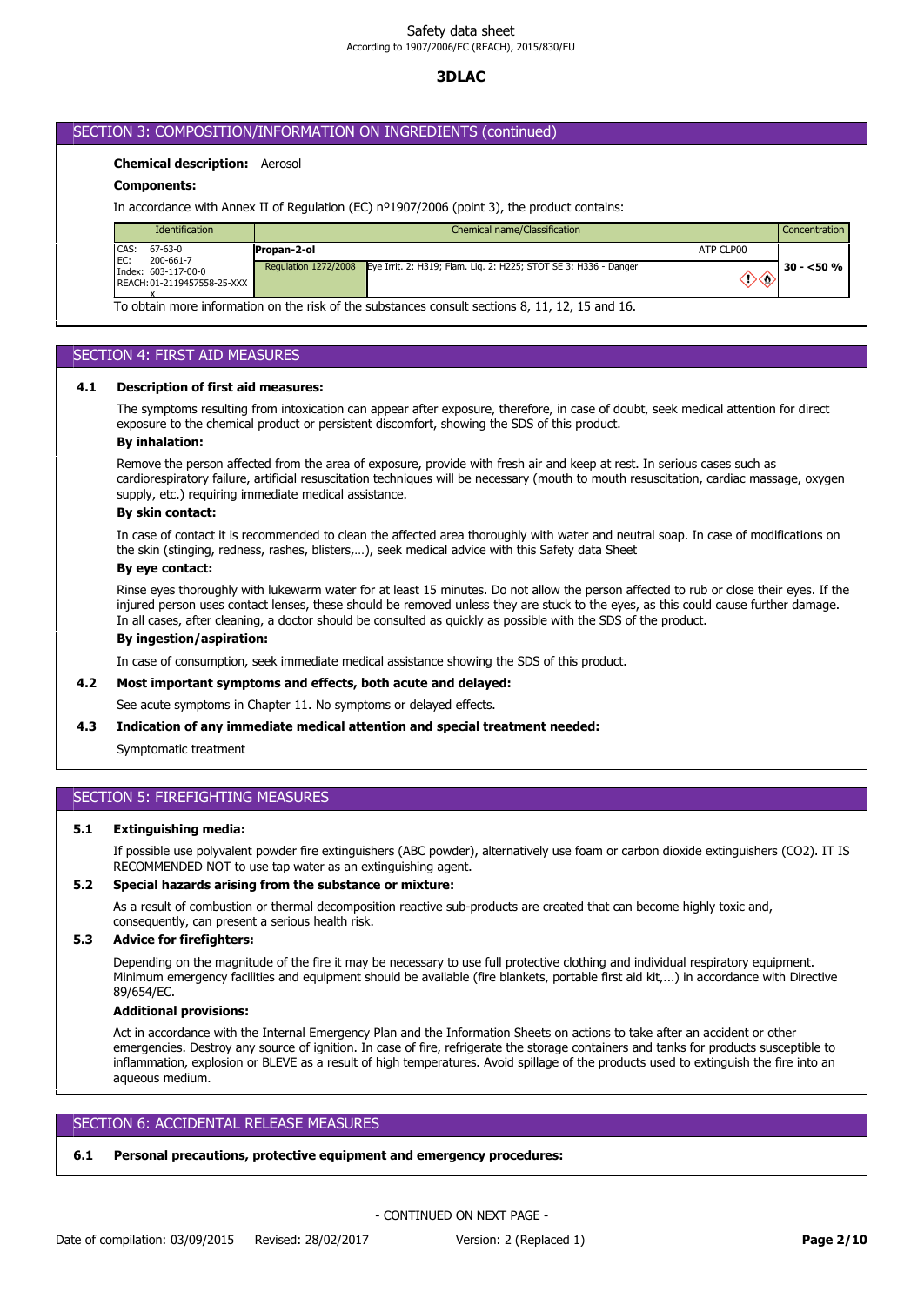# SECTION 6: ACCIDENTAL RELEASE MEASURES (continued)

Isolate leaks provided that there is no additional risk for the people performing this task. Evacuate the area and keep out those without protection. Personal protection equipment must be used against potential contact with the spilt product (See section 8). Above all prevent the formation of any vapour-air flammable mixtures, through either ventilation or the use of an inertization agent. Destroy any source of ignition. Eliminate electrostatic charges by interconnecting all the conductive surfaces on which static electricity could form, and also ensuring that all surfaces are connected to the ground.

### **6.2 Environmental precautions:**

This product is not classified as hazardous to the environment. Keep product away from drains, surface and underground water.

## **6.3 Methods and material for containment and cleaning up:**

It is recommended:

Absorb the spillage using sand or inert absorbent and move it to a safe place. Do not absorb in sawdust or other combustible absorbents. For any concern related to disposal consult section 13.

# **6.4 Reference to other sections:**

See sections 8 and 13.

# SECTION 7: HANDLING AND STORAGE

## **7.1 Precautions for safe handling:**

A.- Precautions for safe manipulation

Comply with the current legislation concerning the prevention of industrial risks. Keep containers hermetically sealed. Control spills and residues, destroying them with safe methods (section 6). Avoid leakages from the container. Maintain order and cleanliness where dangerous products are used.

B.- Technical recommendations for the prevention of fires and explosions

Avoid the evaporation of the product as it contains flammable substances, which could form flammable vapour/air mixtures in the presence of sources of ignition. Control sources of ignition (mobile phones, sparks,...) and transfer at slow speeds to avoid the creation of electrostatic charges. Avoid projections and pulverizations. Consult section 10 for conditions and materials that should be avoided.

C.- Technical recommendations to prevent ergonomic and toxicological risks

Do not eat or drink during the process, washing hands afterwards with suitable cleaning products.

D.- Technical recommendations to prevent environmental risks

It is recommended to have absorbent material available at close proximity to the product (See subsection 6.3)

#### **7.2 Conditions for safe storage, including any incompatibilities:**

|  | A.- Technical measures for storage |           |
|--|------------------------------------|-----------|
|  | Minimum Temp.:                     | 5 OC      |
|  | Maximum Temp.:                     | 35 °C     |
|  | Maximum time:                      | 36 Months |

B.- General conditions for storage

Avoid sources of heat, radiation, static electricity and contact with food. For additional information see subsection 10.5

## **7.3 Specific end use(s):**

Except for the instructions already specified it is not necessary to provide any special recommendation regarding the uses of this product.

# SECTION 8: EXPOSURE CONTROLS/PERSONAL PROTECTION

#### **8.1 Control parameters:**

Substances whose occupational exposure limits have to be monitored in the work environment

There are no occupational exposure limits for the substances contained in the product

## **DNEL (Workers):**

|                       |                   | Short exposure |                | Long exposure  |                |
|-----------------------|-------------------|----------------|----------------|----------------|----------------|
| <b>Identification</b> |                   | Systemic       | Local          | Systemic       | Local          |
| Propan-2-ol           | Oral              | Non-applicable | Non-applicable | Non-applicable | Non-applicable |
| CAS: 67-63-0          | <b>Dermal</b>     | Non-applicable | Non-applicable | 888 mg/kg      | Non-applicable |
| EC: 200-661-7         | <b>Inhalation</b> | Non-applicable | Non-applicable | 500 mg/m $3$   | Non-applicable |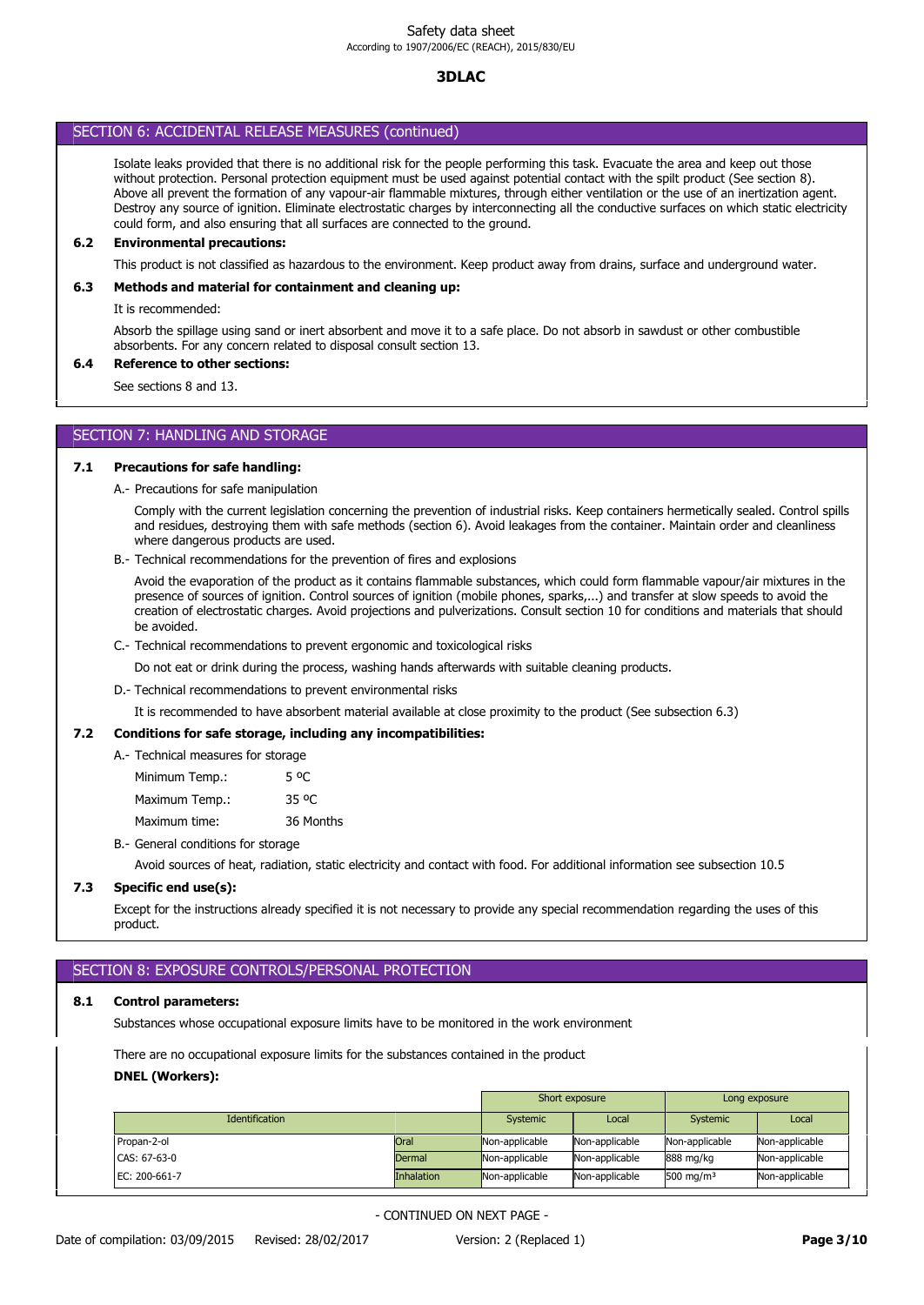# **3DLAC**

# SECTION 8: EXPOSURE CONTROLS/PERSONAL PROTECTION (continued)

# **DNEL (General population):**

|                       |                   | Short exposure  |                |                     | Long exposure  |
|-----------------------|-------------------|-----------------|----------------|---------------------|----------------|
| <b>Identification</b> |                   | <b>Systemic</b> | Local          | Systemic            | Local          |
| Propan-2-ol           | Oral              | Non-applicable  | Non-applicable | 26 mg/kg            | Non-applicable |
| CAS: 67-63-0          | <b>Dermal</b>     | Non-applicable  | Non-applicable | 319 mg/kg           | Non-applicable |
| EC: 200-661-7         | <b>Inhalation</b> | Non-applicable  | Non-applicable | $89 \text{ mg/m}^3$ | Non-applicable |

# **PNEC:**

| <b>Identification</b> |              |                    |                         |                     |
|-----------------------|--------------|--------------------|-------------------------|---------------------|
| Propan-2-ol           | <b>STP</b>   | 2251 mg/L          | <b>Fresh water</b>      | $140.9$ mg/L        |
| CAS: 67-63-0          | Soil         | $28 \text{ mg/kg}$ | Marine water            | $140.9$ mg/L        |
| EC: 200-661-7         | Intermittent | 140,9 mg/L         | Sediment (Fresh water)  | $552 \text{ mg/kg}$ |
|                       | Oral         | $160$ g/kg         | Sediment (Marine water) | $552 \text{ mg/kg}$ |

## **8.2 Exposure controls:**

A.- General security and hygiene measures in the work place

As a preventative measure it is recommended to use basic Personal Protection Equipment, with the corresponding <<CE marking>> in accordance with Directive 89/686/EC. For more information on Personal Protection Equipment (storage, use, cleaning, maintenance, class of protection,…) consult the information leaflet provided by the manufacturer. For more information see subsection 7.1.

All information contained herein is a recommendation which needs some specification from the labour risk prevention services as it is not known whether the company has additional measures at its disposal.

## B.- Respiratory protection

The use of protection equipment will be necessary if a mist forms or if the occupational exposure limits are exceeded.

## C.- Specific protection for the hands

| Pictogram | <b>PPE</b>                               | Labelling | <b>CEN Standard</b> | Remarks                                                                                                                                                                                                                   |
|-----------|------------------------------------------|-----------|---------------------|---------------------------------------------------------------------------------------------------------------------------------------------------------------------------------------------------------------------------|
|           | Protective gloves against<br>minor risks | CAT I     |                     | Replace gloves in case of any sign of damage. For<br>prolonged periods of exposure to the product for<br>professional users/industrials, we recommend using<br>CE III gloves in line with standards EN 420 and EN<br>374. |

As the product is a mixture of several substances, the resistance of the glove material can not be calculated in advance with total reliability and has therefore to be checked prior to the application

### D.- Ocular and facial protection

| Pictogram | <b>PPE</b>                                       | Labelling     | <b>CEN Standard</b>             | <b>Remarks</b>                                                                                                                  |
|-----------|--------------------------------------------------|---------------|---------------------------------|---------------------------------------------------------------------------------------------------------------------------------|
|           | Panoramic glasses against<br>splash/projections. | <b>CAT II</b> | EN 166:2001<br>EN ISO 4007:2012 | Clean daily and disinfect periodically according to the<br>manufacturer's instructions. Use if there is a risk of<br>splashing. |

# E.- Bodily protection

| Pictogram | <b>PPE</b>           | Labelling     | <b>CEN Standard</b> | Remarks                                                                                                                                                                                                                                                                          |
|-----------|----------------------|---------------|---------------------|----------------------------------------------------------------------------------------------------------------------------------------------------------------------------------------------------------------------------------------------------------------------------------|
|           | Work clothing        | <b>CAT I</b>  |                     | Replace before any evidence of deterioration. For<br>periods of prolonged exposure to the product for<br>professional/industrial users CE III is recommended,<br>in accordance with the regulations in EN ISO<br>6529:2001, EN ISO 6530:2005, EN ISO 13688:2013,<br>EN 464:1994. |
|           | Anti-slip work shoes | <b>CAT II</b> | EN ISO 20347:2012   | Replace before any evidence of deterioration. For<br>periods of prolonged exposure to the product for<br>professional/industrial users CE III is recommended,<br>in accordance with the regulations in EN ISO 20345 $\sqrt{ }$<br>EN 13832-1                                     |

## F.- Additional emergency measures

| <b>Emergency measure</b>           | <b>Standards</b>               | Emergency measure                               | <b>Standards</b>              |
|------------------------------------|--------------------------------|-------------------------------------------------|-------------------------------|
| $\mathbb{A}^*$<br>Emergency shower | ANSI Z358-1<br>ISO 3864-1:2002 | $100 - 100$<br><u>illin</u><br>Eyewash stations | DIN 12 899<br>ISO 3864-1:2002 |

**Environmental exposure controls:**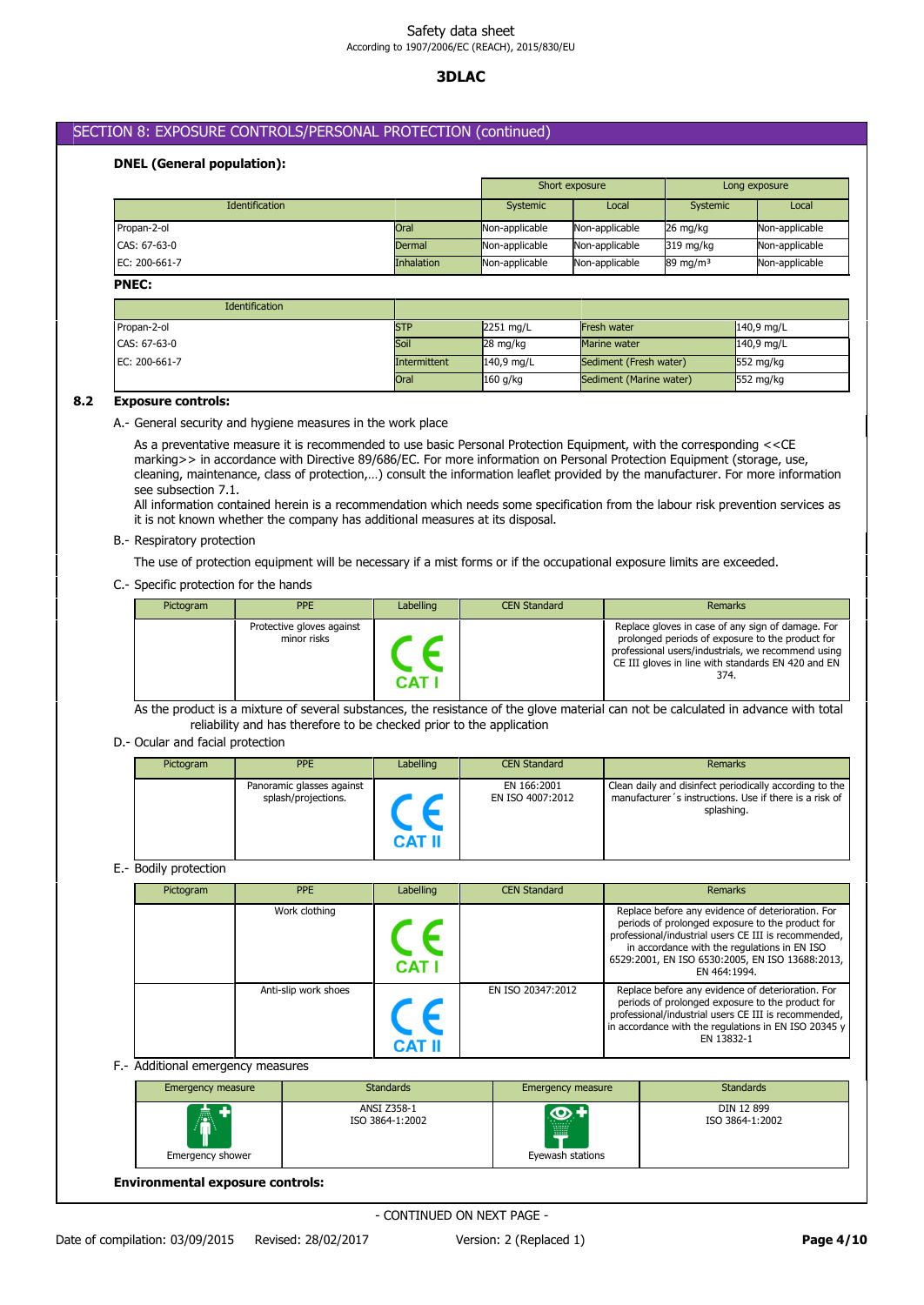# **3DLAC**

| SECTION 8: EXPOSURE CONTROLS/PERSONAL PROTECTION (continued) |  |
|--------------------------------------------------------------|--|
|--------------------------------------------------------------|--|

**Volatile organic compounds:** In accordance with the community legislation for the protection of the environment it is recommended to avoid environmental spillage of both the product and its container. For additional information see subsection 7.1.D

With regard to Directive 2010/75/EU, this product has the following characteristics:

| $V.O.C.$ (Supply):        | 99,17 % weight |
|---------------------------|----------------|
| V.O.C. density at 20 °C:  | Non-applicable |
| Average carbon number:    | 2.93           |
| Average molecular weight: | 65,68 g/mol    |

## SECTION 9: PHYSICAL AND CHEMICAL PROPERTIES

# Upper flammability limit: Non-applicable \* Lower flammability limit:  $\blacksquare$ Autoignition temperature: 287 ºC (Propellant) Flammability (solid, gas): Non-applicable \* Flash Point:  $-60 °C$  (Propellant) **Flammability:** Oxidising properties: Non-applicable \* Explosive properties: Non-applicable \* Recipient pressure: Non-applicable \* Melting point/freezing point: Non-applicable \* Decomposition temperature: Non-applicable \* Solubility properties: Non-applicable \* Solubility in water at 20 °C: Non-applicable \* Partition coefficient n-octanol/water 20 °C: Non-applicable \* Vapour density at 20 °C: Non-applicable \* pH:  $P$  Non-applicable  $*$ Concentration: Non-applicable \* Kinematic viscosity at 40 °C: Non-applicable \* Kinematic viscosity at 20 °C: Non-applicable \* Dynamic viscosity at 20 °C: Non-applicable \* Relative density at 20 °C: Non-applicable \* Density at 20 °C: Non-applicable \* **Product description:** Evaporation rate at 20 °C: Non-applicable \* Vapour pressure at 50 °C:  $\sim$  <300000 Pa (300 kPa) Vapour pressure at 20 °C: Non-applicable \* Boiling point at atmospheric pressure: -1 °C (Propellant) **Volatility:** Odour threshold: Non-applicable \* Odour: Not available Colour: Not available Appearance: Not available Physical state at 20 °C: Aerosol **Appearance:** For complete information see the product datasheet. **9.1 Information on basic physical and chemical properties:** \*Not relevant due to the nature of the product, not providing information property of its hazards.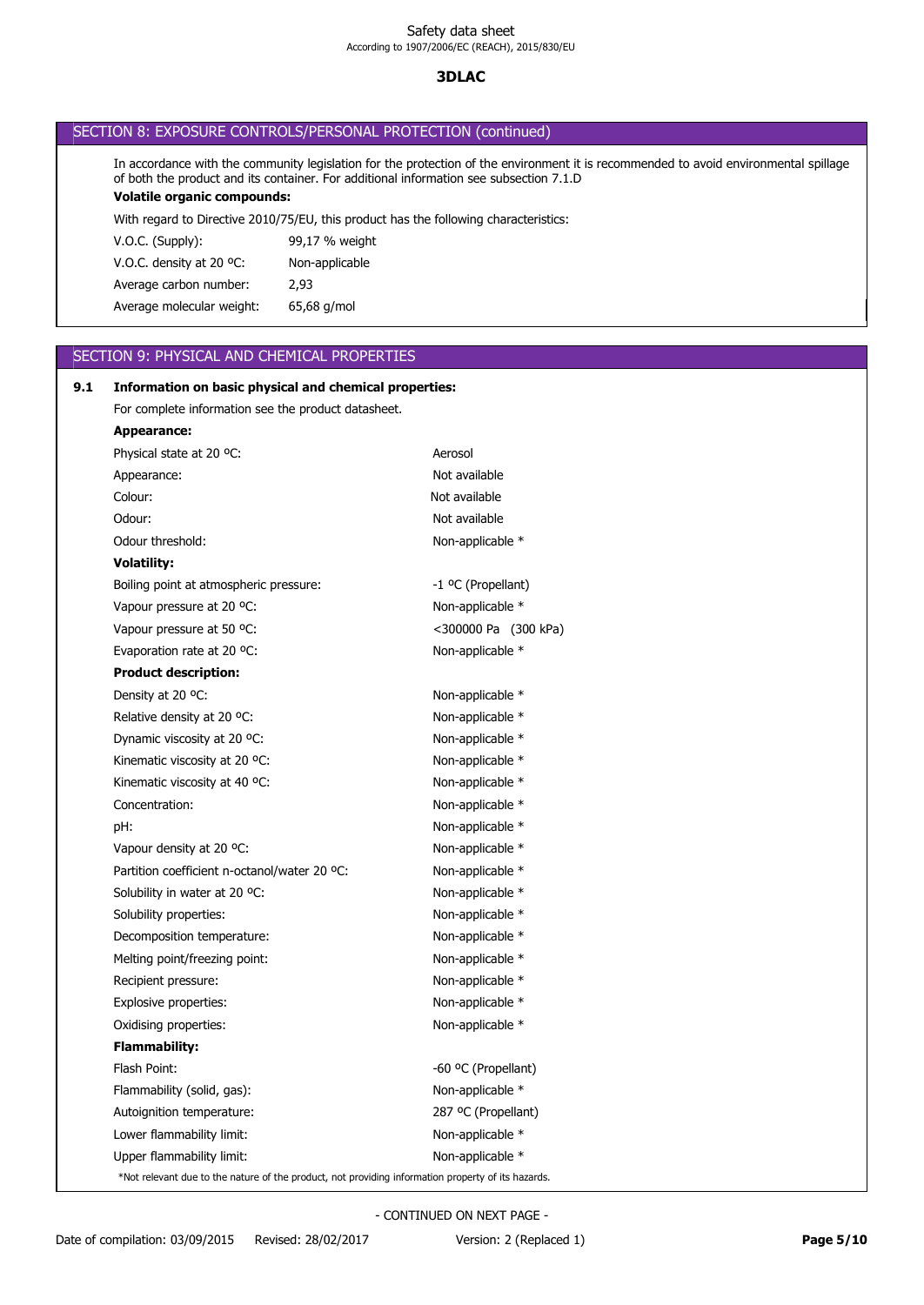# **3DLAC**

| SECTION 9: PHYSICAL AND CHEMICAL PROPERTIES (continued) |  |  |  |
|---------------------------------------------------------|--|--|--|
|---------------------------------------------------------|--|--|--|

### **9.2 Other information:**

Surface tension at 20 °C: Non-applicable \*

Refraction index: Non-applicable \*

\*Not relevant due to the nature of the product, not providing information property of its hazards.

## SECTION 10: STABILITY AND REACTIVITY

#### **10.1 Reactivity:**

No hazardous reactions are expected because the product is stable under recommended storage conditions. See section 7.

#### **10.2 Chemical stability:**

Chemically stable under the conditions of storage, handling and use.

#### **10.3 Possibility of hazardous reactions:**

Under the specified conditions, hazardous reactions that lead to excessive temperatures or pressure are not expected.

## **10.4 Conditions to avoid:**

Applicable for handling and storage at room temperature:

| Shock and friction       | Contact with air | Increase in temperature | Sunlight            | Humidity       |  |  |  |
|--------------------------|------------------|-------------------------|---------------------|----------------|--|--|--|
| Not applicable           | Not applicable   | Risk of combustion      | Avoid direct impact | Not applicable |  |  |  |
| Teacesachilda motorialar |                  |                         |                     |                |  |  |  |

## **10.5 Incompatible materials:**

| Acids              | Water          | Combustive materials | Combustible materials | <b>Others</b>                 |
|--------------------|----------------|----------------------|-----------------------|-------------------------------|
| Avoid strong acids | Not applicable | Avoid direct impact  | Not applicable        | Avoid alkalis or strong bases |

### **10.6 Hazardous decomposition products:**

See subsection 10.3, 10.4 and 10.5 to find out the specific decomposition products. Depending on the decomposition conditions, complex mixtures of chemical substances can be released: carbon dioxide (CO2), carbon monoxide and other organic compounds.

## SECTION 11: TOXICOLOGICAL INFORMATION

## **11.1 Information on toxicological effects:**

The experimental information related to the toxicological properties of the product itself is not available

## **Dangerous health implications:**

In case of exposure that is repetitive, prolonged or at concentrations higher than recommended by the occupational exposure limits, it may result in adverse effects on health depending on the means of exposure:

- A.- Ingestion (acute effect):
	- Acute toxicity : Based on available data, the classification criteria are not met, as it does not contain substances classified as dangerous for consumption. For more information see section 3.
	- Corrosivity/Irritability: Based on available data, the classification criteria are not met, as it does not contain substances classified as dangerous for this effect. For more information see section 3.
- B- Inhalation (acute effect):

- Acute toxicity : Based on available data, the classification criteria are not met, as it does not contain substances classified as dangerous for inhalation. For more information see section 3.

- Corrosivity/Irritability: Based on available data, the classification criteria are not met, as it does not contain substances classified as dangerous for this effect. For more information see section 3.

C- Contact with the skin and the eyes (acute effect):

- Contact with the skin: Based on available data, the classification criteria are not met, as it does not contain substances classified as dangerous for skin contact. For more information see section 3.

- Contact with the eyes: Produces eye damage after contact.
- D- CMR effects (carcinogenicity, mutagenicity and toxicity to reproduction):
	- Carcinogenicity: Based on available data, the classification criteria are not met, as it does not contain substances classified as dangerous for the effects mentioned. For more information see section 3.

- Mutagenicity: Based on available data, the classification criteria are not met, as it does not contain substances classified as dangerous for this effect. For more information see section 3.

- Reproductive toxicity: Based on available data, the classification criteria are not met, as it does not contain substances classified as dangerous for this effect. For more information see section 3.
- E- Sensitizing effects: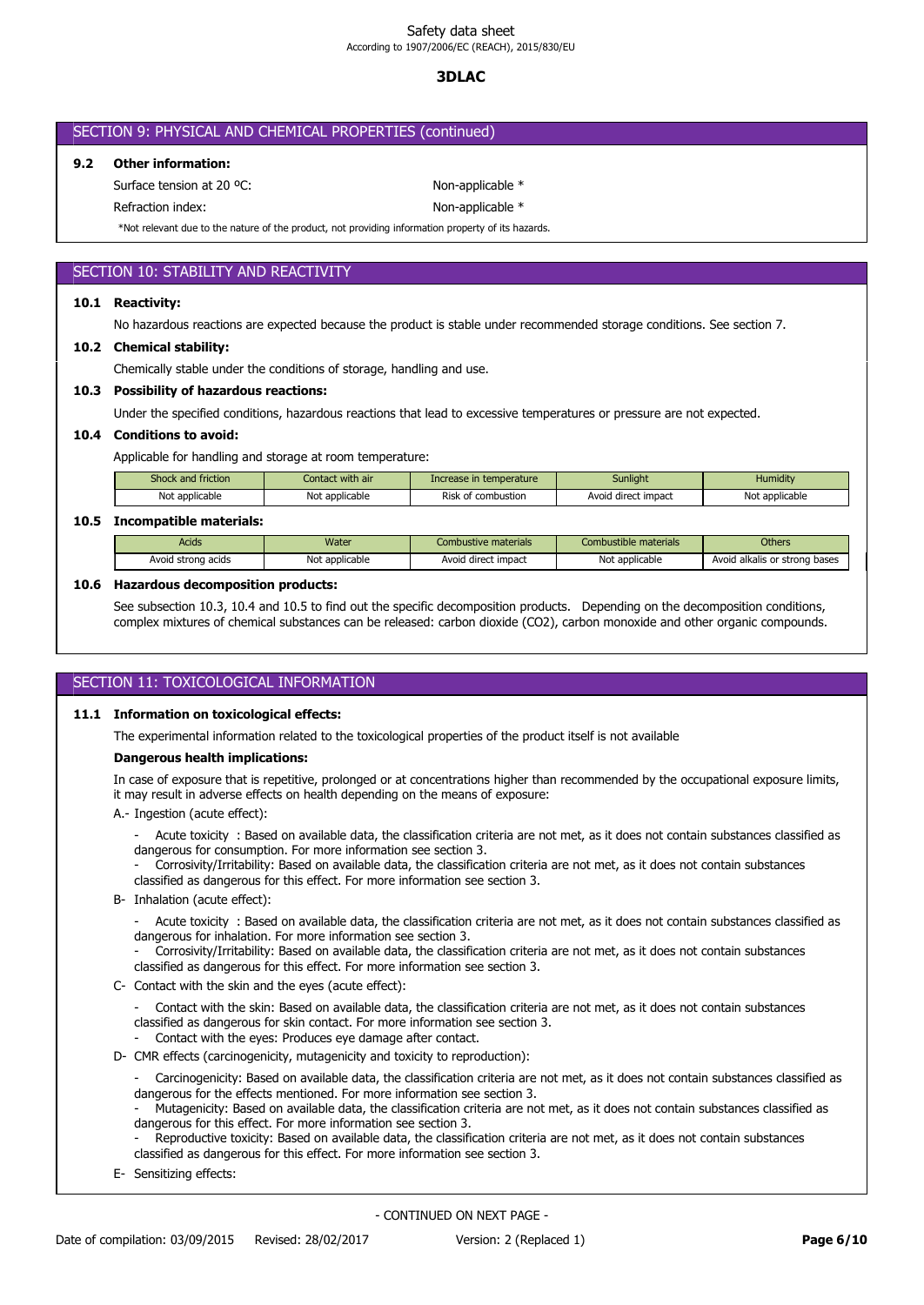# SECTION 11: TOXICOLOGICAL INFORMATION (continued)

- Respiratory: Based on available data, the classification criteria are not met, as it does not contain substances classified as dangerous with sensitising effects. For more information see section 3.

- Cutaneous: Based on available data, the classification criteria are not met, as it does not contain substances classified as dangerous for this effect. For more information see section 3.

F- Specific target organ toxicity (STOT) - single exposure:

Exposure in high concentration can cause a breakdown in the central nervous system causing headache, dizziness, vertigo, nausea, vomiting, confusion, and in serious cases, loss of consciousness.

G- Specific target organ toxicity (STOT)-repeated exposure:

- Specific target organ toxicity (STOT)-repeated exposure: Based on available data, the classification criteria are not met, as it does not contain substances classified as dangerous for this effect. For more information see section 3.

- Skin: Based on available data, the classification criteria are not met, as it does not contain substances classified as dangerous for this effect. For more information see section 3.

H- Aspiration hazard:

Based on available data, the classification criteria are not met, as it does not contain substances classified as dangerous for this effect. For more information see section 3.

### **Other information:**

Non-applicable

## **Specific toxicology information on the substances:**

| Identification | Acute toxicity         | Genus             |     |
|----------------|------------------------|-------------------|-----|
| Propan-2-ol    | LD50 oral              | 5280 mg/kg        | Rat |
| CAS: 67-63-0   | LD50 dermal            | 12800 mg/kg       | Rat |
| EC: 200-661-7  | <b>LC50</b> inhalation | $72,6$ mg/L (4 h) | Rat |

# SECTION 12: ECOLOGICAL INFORMATION

The experimental information related to the eco-toxicological properties of the product itself is not available

#### **12.1 Toxicity:**

| <b>Identification</b> | Acute toxicity |                            | <b>Species</b>          | Genus      |
|-----------------------|----------------|----------------------------|-------------------------|------------|
| Propan-2-ol           | <b>LC50</b>    | 9640 mg/L (96 h)           | Pimephales promelas     | Fish       |
| CAS: 67-63-0          | <b>EC50</b>    | 13299 mg/L $(48 h)$        | Daphnia magna           | Crustacean |
| EC: 200-661-7         | <b>EC50</b>    | $1000 \text{ mg/L}$ (72 h) | Scenedesmus subspicatus | Algae      |

## **12.2 Persistence and degradability:**

| <b>Identification</b> | Degradability    |               | Biodegradability |            |
|-----------------------|------------------|---------------|------------------|------------|
| Propan-2-ol           | BOD <sub>5</sub> | $1.19$ g O2/g | Concentration    | $100$ mg/L |
| CAS: 67-63-0          | <b>COD</b>       | $2.23$ g O2/g | Period           | $14$ days  |
| EC: 200-661-7         | BOD5/COD         | 0.53          | % Biodegradable  | 86 %       |

### **12.3 Bioaccumulative potential:**

| Identification | Bioaccumulation potential |      |
|----------------|---------------------------|------|
| Propan-2-ol    | <b>BCF</b>                |      |
| CAS: 67-63-0   | Pow Log                   | 0.05 |
| EC: 200-661-7  | <b>Potential</b>          | Low  |

## **12.4 Mobility in soil:**

| <b>Identification</b> | Absorption/desorption |                       | Volatility |                                 |
|-----------------------|-----------------------|-----------------------|------------|---------------------------------|
| Propan-2-ol           | Кос                   | 11.J                  | Henry      | 8,207E-1 Pa·m <sup>3</sup> /mol |
| CAS: 67-63-0          | Conclusion            | Very High             | Drv soil   | <b>Yes</b>                      |
| EC: 200-661-7         | Surface tension       | 2,24E-2 N/m $(25 °C)$ | Moist soil | <b>Yes</b>                      |

## **12.5 Results of PBT and vPvB assessment:**

Non-applicable

### **12.6 Other adverse effects:**

Not described

## SECTION 13: DISPOSAL CONSIDERATIONS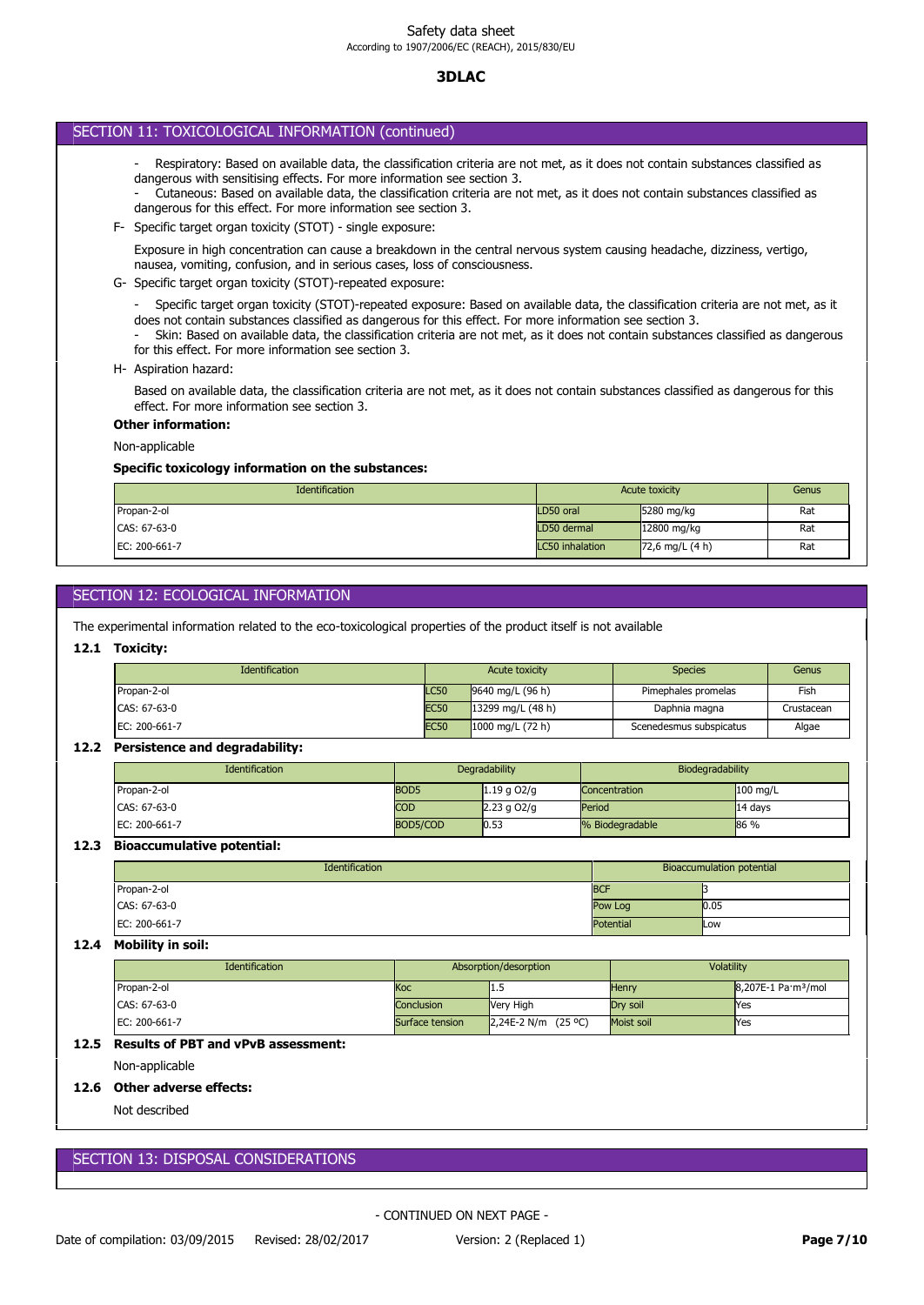# SECTION 13: DISPOSAL CONSIDERATIONS (continued)

## **13.1 Waste treatment methods:**

| Code      | <b>Description</b>                                                                           | Waste class (Regulation (EU) No<br>1357/2014) |  |
|-----------|----------------------------------------------------------------------------------------------|-----------------------------------------------|--|
| 16 05 04* | Gases in pressure containers (including halons) containing dangerous substances<br>Dangerous |                                               |  |

## **Type of waste (Regulation (EU) No 1357/2014):**

HP3 Flammable, HP4 Irritant — skin irritation and eye damage, HP5 Specific Target Organ Toxicity (STOT)/Aspiration Toxicity

## **Waste management (disposal and evaluation):**

Consult the authorized waste service manager on the assessment and disposal operations in accordance with Annex 1 and Annex 2 (Directive 2008/98/EC). As under 15 01 (2014/955/EC) of the code and in case the container has been in direct contact with the product, it will be processed the same way as the actual product. Otherwise, it will be processed as non-dangerous residue. We do not recommended disposal down the drain. See paragraph 6.2.

## **Regulations related to waste management:**

In accordance with Annex II of Regulation (EC) nº1907/2006 (REACH) the community or state provisions related to waste management are stated

Community legislation: Directive 2008/98/EC, 2014/955/EU, Regulation (EU) No 1357/2014

## SECTION 14: TRANSPORT INFORMATION

#### **Transport of dangerous goods by land:**

With regard to ADR 2015 and RID 2015:



With regard to IATA/ICAO 2017: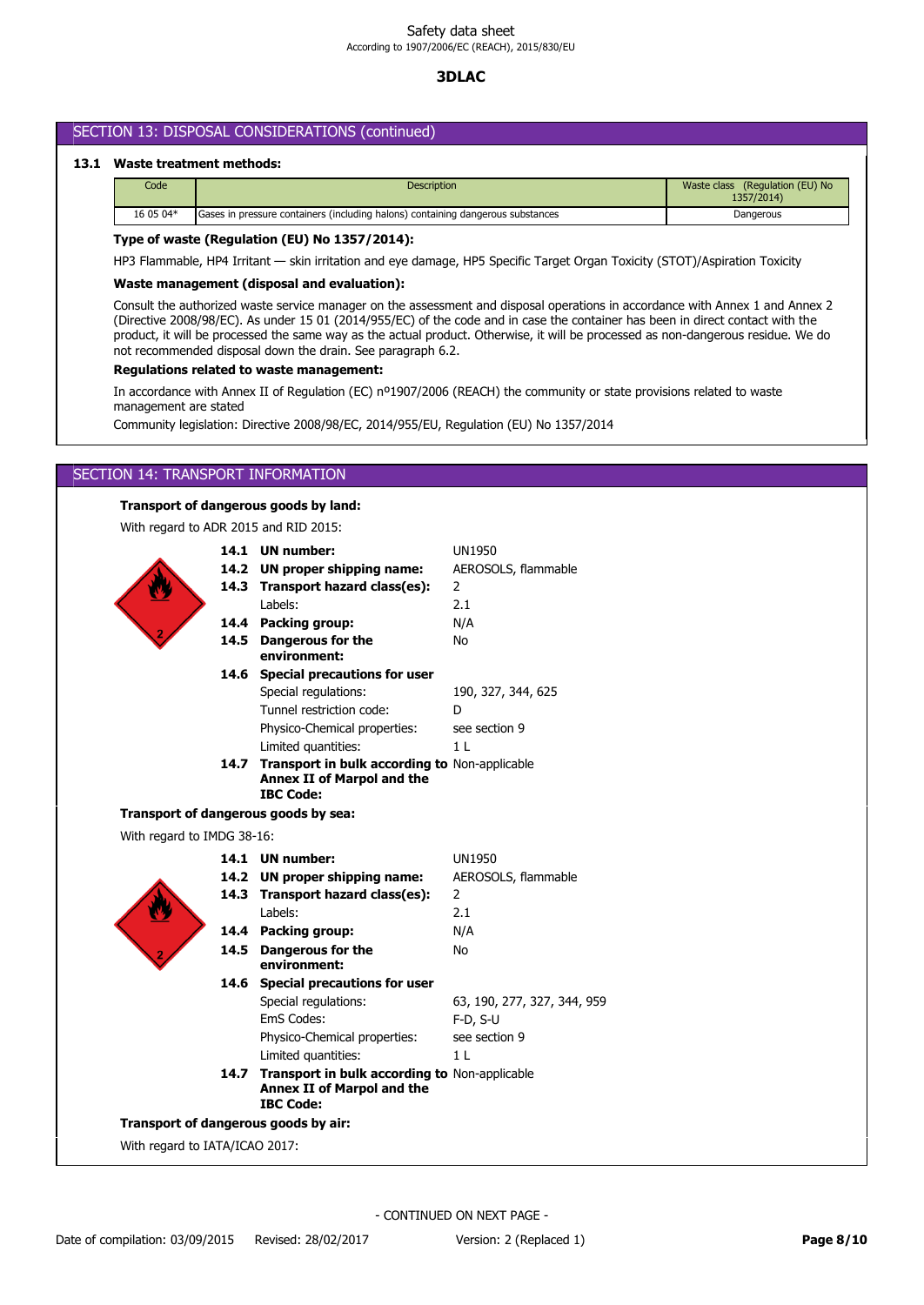| SECTION 14: TRANSPORT INFORMATION (continued) |      |                                                                                                      |                     |  |
|-----------------------------------------------|------|------------------------------------------------------------------------------------------------------|---------------------|--|
|                                               |      | 14.1 UN number:                                                                                      | <b>UN1950</b>       |  |
|                                               |      | 14.2 UN proper shipping name:                                                                        | AEROSOLS, flammable |  |
|                                               |      | 14.3 Transport hazard class(es):                                                                     | 2                   |  |
|                                               |      | Labels:                                                                                              | 2.1                 |  |
|                                               |      | 14.4 Packing group:                                                                                  | N/A                 |  |
|                                               | 14.5 | Dangerous for the<br>environment:                                                                    | No                  |  |
|                                               | 14.6 | <b>Special precautions for user</b>                                                                  |                     |  |
|                                               |      | Physico-Chemical properties:                                                                         | see section 9       |  |
|                                               |      | 14.7 Transport in bulk according to Non-applicable<br>Annex II of Marpol and the<br><b>IBC Code:</b> |                     |  |

# SECTION 15: REGULATORY INFORMATION

### **15.1 Safety, health and environmental regulations/legislation specific for the substance or mixture:**

Regulation (EC) No 528/2012: contains a preservative to protect the initial properties of the treated article. Contains Ethanol.

Candidate substances for authorisation under the Regulation (EC) 1907/2006 (REACH): Non-applicable

Substances included in Annex XIV of REACH ("Authorisation List") and sunset date: Non-applicable

Regulation (EC) 1005/2009, about substances that deplete the ozone layer: Non-applicable

Article 95, REGULATION (EU) No 528/2012: Propan-2-ol (Product-type 1, 2, 4)

REGULATION (EU) No 649/2012, in relation to the import and export of hazardous chemical products: Non-applicable

#### **Limitations to commercialisation and the use of certain dangerous substances and mixtures (Annex XVII REACH, etc ….):**

Non-applicable

#### **Specific provisions in terms of protecting people or the environment:**

It is recommended to use the information included in this safety data sheet as data used in a risk evaluation of the local circumstances in order to establish the necessary risk prevention measures for the manipulation, use, storage and disposal of this product.

#### **Other legislation:**

The product could be affected by sectorial legislation

Council Directive 75/324/EEC of 20 May 1975 on the approximation of the laws of the Member States relating to aerosol dispensers Commission Directive 94/1/EC of 6 January 1994 adapting some technicalities of Council Directive 75/324/EEC on the approximation of the laws of the relating Member States to aerosol dispensers

Commission Directive 2008/47/EC of 8 April 2008 amending, for the purposes of adapting to technical progress, Council Directive 75/324/EEC on the approximation of the laws of the Member States relating to aerosol dispensers

Commission Directive 2013/10/EU of 19 March 2013 amending Council Directive 75/324/EEC on the approximation of the laws of the Member States relating to aerosol dispensers in order to adapt its labelling provisions to Regulation (EC) No 1272/2008 of the European Parliament and of the Council on classification, labelling and packaging of substances and mixtures

#### **15.2 Chemical safety assessment:**

The supplier has not carried out evaluation of chemical safety.

## SECTION 16: OTHER INFORMATION

### **Legislation related to safety data sheets:**

This safety data sheet has been designed in accordance with ANNEX II-Guide to the compilation of safety data sheets of Regulation (EC) Nº 1907/2006 (Regulation (EC) Nº 2015/830)

# **Modifications related to the previous Safety Data Sheet which concerns the ways of managing risks.:**

Non-applicable

# **Texts of the legislative phrases mentioned in section 2:**

H319: Causes serious eye irritation

H336: May cause drowsiness or dizziness

H229: Pressurised container: May burst if heated

H222: Extremely flammable aerosol

#### **Texts of the legislative phrases mentioned in section 3:**